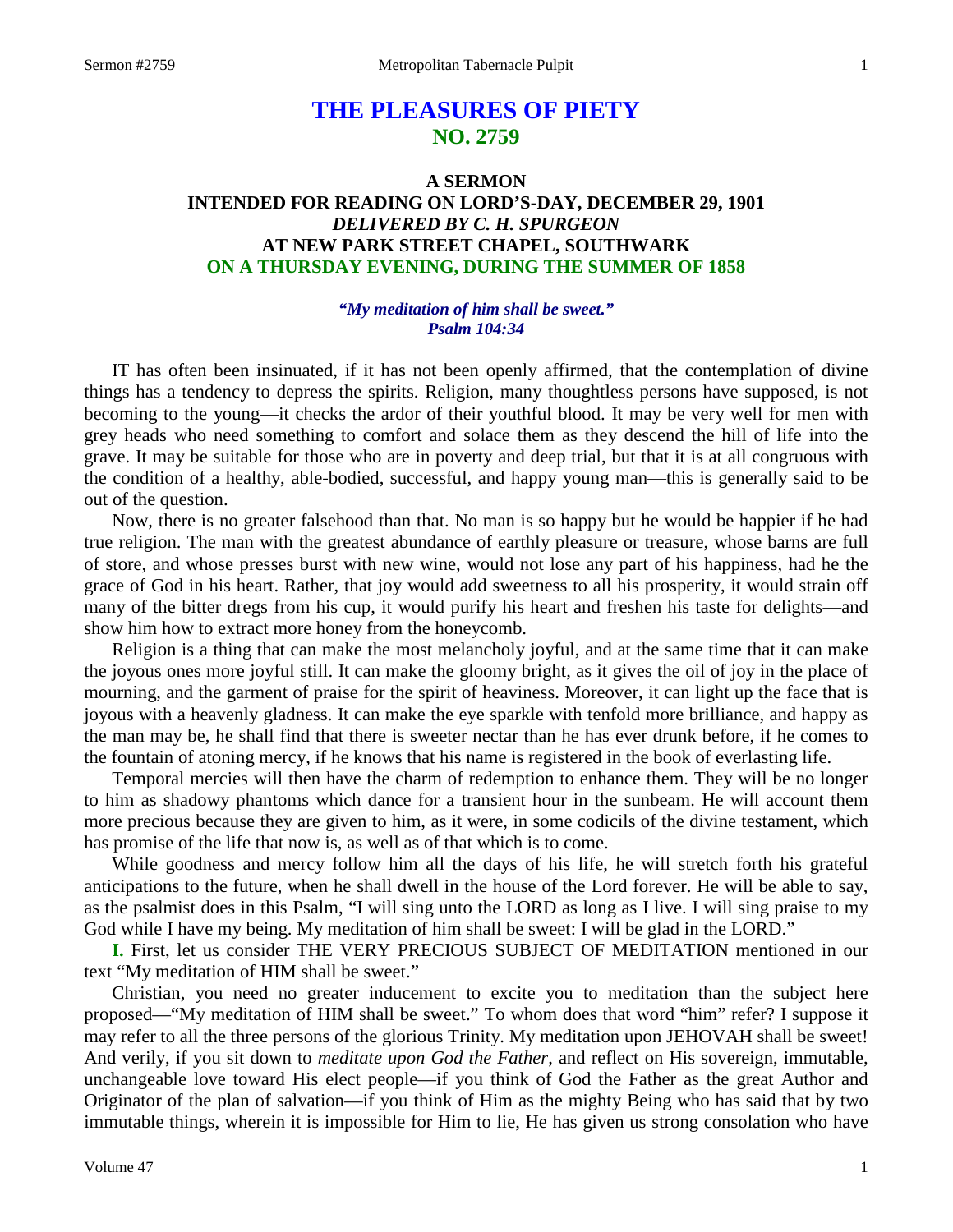fled for refuge to lay hold on the hope set before us—f you look to Him as the Giver of His onlybegotten Son, and who, for the sake of that Son, His best gift, will with Him also freely give us all things—if you consider Him as having ratified the covenant and pledged Himself ultimately to complete all its stipulations in the ingathering of every chosen, ransomed soul—you will perceive that there is enough to engross your meditation forever, even were your attention limited to the manner and matter of the Father's love.

Or if you choose, you shall *think of God the Holy Spirit.* You shall consider His marvelous operations on your own heart—how He quickened it when you were dead in trespasses and sins—how He brought you near to Jesus when you were a lost sheep, wandering far from the fold. How He called you with such mighty efficacy that you could not resist His voice—how He drew you with the wondrous cords of His almighty love.

If you think how often He has helped you in the hour of peril—how frequently He has comforted you with a promise in times of distress and trouble, and if you think that, like holy oil, He will always supply your lamp—and until life's last hour He will always replenish you with His influences, proving Himself still your Teacher and your Guide till you get up yonder, where you shall see your Savior face to face, in the blessed presence of the Father, and of the Son, and of the Holy Ghost—in such contemplation you might find a vast and infinite subject for your meditation.

But at this time, I prefer to confine the application of this word, "him," to *the person of our adorable Savior.* "My meditation of HIM shall be sweet." Ah! if it be possible that the meditation upon one person of the Trinity can excel the meditation of another, it is meditation upon Jesus Christ.

> *"Till God in human flesh I see, My thoughts no comfort find; The holy, just, and sacred Three Are terrors to my mind.*

*"But if Immanuel's face appear, My hope, my joy begins; His name forbids my slavish fear, His grace forgives my sins."*

Thou precious Jesus! What can be a sweeter theme for my meditation than to think of Your exalted being—to conceive of You as the Son of God who, with the golden compasses, struck out a circle from space and fashioned this round world? To think of You as the God who holds this mighty orb upon Your shoulders and are, at the same time, the King of glory, before whom angels bow in lowliest homage, and yet to consider You as likewise "bone of my bone, and flesh of my flesh,"—

### *"In ties of blood with sinners one;"*

to conceive of you as the Son of Mary, born of a virgin, wearing flesh like men, clothed in garments of humanity like mortals of our feeble race, to picture You in all Your suffering life, to trace You in all Your passion, to view You in the agony of Gethsemane, enduring the bloody sweat, the sore amazement, and then to follow You to Gabbatha, the pavement, and thence up the steep side of Calvary, "enduring the cross, despising the shame," when Your soul was made an offering for my sins, when You did die the reconciling death 'midst horrors still to all but God unknown—verily, here is a meditation for my soul which must be "sweet" forever.

I might begin like the psalmist who wrote the forty-fifth Psalm and say, "My heart is inditing (the marginal reading is bubbleth up) a good matter; I speak of the things which I have made touching the King; my tongue is the pen of a ready writer."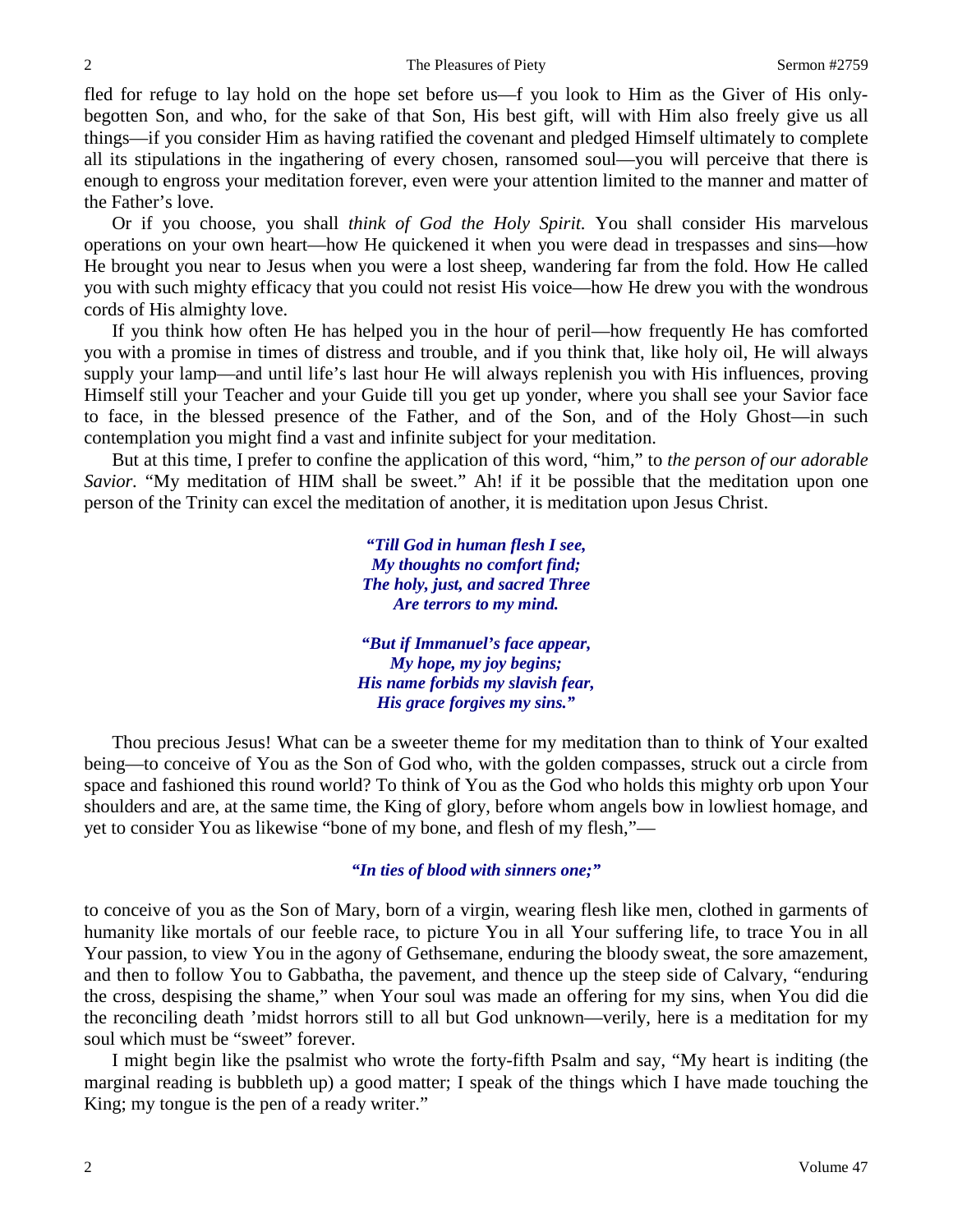#### Sermon #2759 The Pleasures of Piety 3

Consider our Lord Jesus Christ in any way you please and your meditation of him will be sweet. Jesus may be compared to some of those lenses you have seen, which you may take up and hold one way, and you see one kind of light, and then hold in another way and you see another kind of light. And whichever way you turn them, you will always see some precious sparkling light and some new colors starting up to your view.

Ah! take Jesus for your theme, sit down and consider Him—think of His relation to your own soul and you will never get through that one subject. Think of His eternal relationship to you—remember that the saints, in union with the Lamb, were free from condemnation before the world was made. Think of your everlasting union with the person of JEHOVAH Jesus before this planet was sent rolling through space—and how your guilty soul was accounted spotless and clean, even before you fell.

And after that dire lapse, before you were restored, justification was imputed to you in the person of Jesus Christ. Think of your known and manifest relationship to Him since you have been called by His grace. Think how He has become your Brother, how His heart has beaten in tenderest sympathy with yours—how He has kissed you with the kisses of His love and how that love has been to you sweeter than wine.

Look back upon some happy, sunny spots in your history, where Jesus has whispered to you, "I am Yours," and you have said, "My Beloved is mine." Think of some choice moments when an angel has stooped from heaven, and taken you up on his wings, and carried you aloft to sit in heavenly places where Jesus sits, that you might commune with Him.

Or think, if it pleases you, of some pensive moments, when you have had what Paul sets so much store by—fellowship with Christ in His sufferings. Think of seasons when the sweat has rolled from your brow, almost as it did from that of Jesus—yet not the sweat of blood—when you have knelt down and felt that you could die with Christ, even as you had risen with Him.

And then, when you have exhausted that portion of the subject, think of your relationship to Christ which is to be fully developed in heaven. Imagine the hour to have come when you shall—

> *"Greet the blood-besprinkled bands On the eternal shore;"—*

and range the—

### *"Sweet fields beyond the swelling flood, Array'd in living green."*

Picture in your mind that moment when Jesus Christ shall salute you as "more than a conqueror" and put a pearly crown upon your head, glittering more brightly than the stars. And think of that transporting hour when you will take that crown from off your own brow, and climbing the steps of Jesu's throne, you shall put it on His head, or lay it at His feet, and once more crown Him Lord of your soul, as well as "Lord of all." Ah! if you come and tell me you have no subject for meditation, I will answer—Surely you have not tried to meditate—for your meditation of HIM must be sweet.

Suppose you have done thinking of Him as He is related to you. Consider Him, next, as He is related to the world. Recollect that Jesus Christ says He came into the world that the world through Him might be saved, and undoubtedly, He will one day save the world, for He who redeemed it by price, and by power, will restore it and renew it from the effects of the Fall.

Think of Jesus in this relationship as "the Repairer of the breach, the Restorer of paths to dwell in." He will come again to our earth, one day, and when He comes, He will find this world still defaced with the old curse upon it—the primeval curse of Eden. He will find plague, and pestilence, and war here still.

But when He comes, He shall bid men, "beat their swords into ploughshares, and their spears into pruning-hooks." War shall be obliterated from among the sciences. He shall speak the Word and there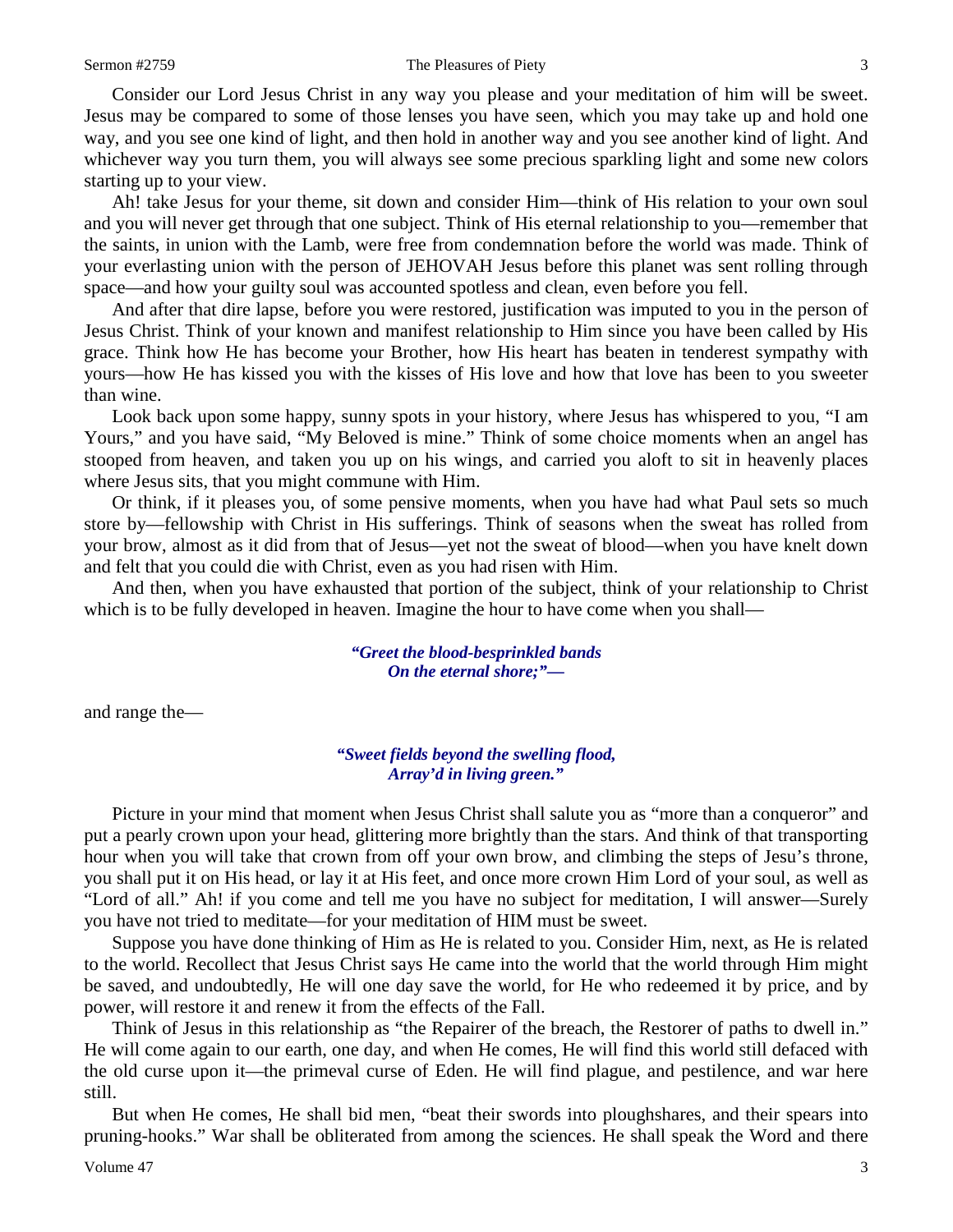shall be a great company that will publish it. "The earth shall be full of the knowledge of the LORD, as the waters cover the sea."

Yes, our Lord Jesus Christ shall surely come again! Christians, be ye waiting for the second coming of your Lord. And while you wait, meditate upon that coming. Think, O my soul, of that august day when you shall see Him with all His pompous train, coming to call the world to judgment and to avenge Himself upon His enemies! Think of all His triumphs when Satan shall be bound, and death shall be crushed, and hell shall be conquered, and He shall be saluted as the universal Monarch—"Lord over all, blessed forever. Amen." "My meditation of him shall be sweet."

Ah, Christian! you are not afraid to be alone a little while now, for want of subjects of meditation. Some persons say that they cannot bear to be even for an hour in solitude. They have nothing to do, nothing to think about. No Christian will ever talk so Surely, for let me but give him one word to think of—Christ—and he may spell that over forever. Let me give him the word, Jesus, and only let him try to think it over, and he shall find that an hour is nothing, and that eternity is not half long enough for our glorious Savior's praise.

Yea, beloved, I believe that even when we get to heaven, we shall want no subject for meditation there, except Jesus Christ. I know that there are some great divines and learned philosophers who have been telling us that when we go to heaven, we shall occupy our time in flying from star to star, and from one planet to another. They say that we shall go and see Jupiter, and Mercury, and Venus and all the host of celestial bodies. We shall behold all the wonders of creation. We shall explore the depths of science, so they tell us, and they say that there are no limits to the mysteries we shall understand.

My reply to people who imagine all this concerning heaven is that I have no objection that it should be so, if it will afford them any pleasure. I hope you Christians all will have, and I know my heavenly Father will let you have, whatsoever will make you happy. But while you are viewing stars, I will sit down and look at Jesus. And if you told me you had seen the inhabitants of Saturn and Venus, and the man in the moon, I would say—Ah! Yes,—

> *"But in HIS looks a glory stands, The noblest labour of God's hands; God in the person of His Son, Has all His mightiest works outdone."*

But you will say, "You will become tired, surely, of looking at Him." No, I would reply, I have been looking at but one of His hands and I have not yet thoroughly examined the hole where one of the nails went in. And when I have lived ten thousand years more, I will take His other hand, and sit down, and look at each gaping wound. And then I may descend to His side, and His feet, and still I shall be able to say to Him,—

> *"Millions of years my wond'ring eyes Shall o'er Thy beauties rove; And endless ages I'll adore The glories of Thy love."*

You may go flitting about as far as you like. I will sit there and look at the God in human flesh, for I believe that I shall learn more of God and more of His works in the person of Jesus than you could with all the advantage of travelling on wings of light, though you would have the most elevated imaginations and the most gigantic intellects to help you in your search.

Brethren, our meditation of Christ will be sweet. There will be little else we shall want of heaven beside Jesus Christ. He will be our bread, our food, our beauty, and our glorious dress. The atmosphere of heaven will be Christ—everything in heaven will be Christlike—yea, Christ is the heaven of His people. To be in Christ and to be with Christ is the essence of heaven.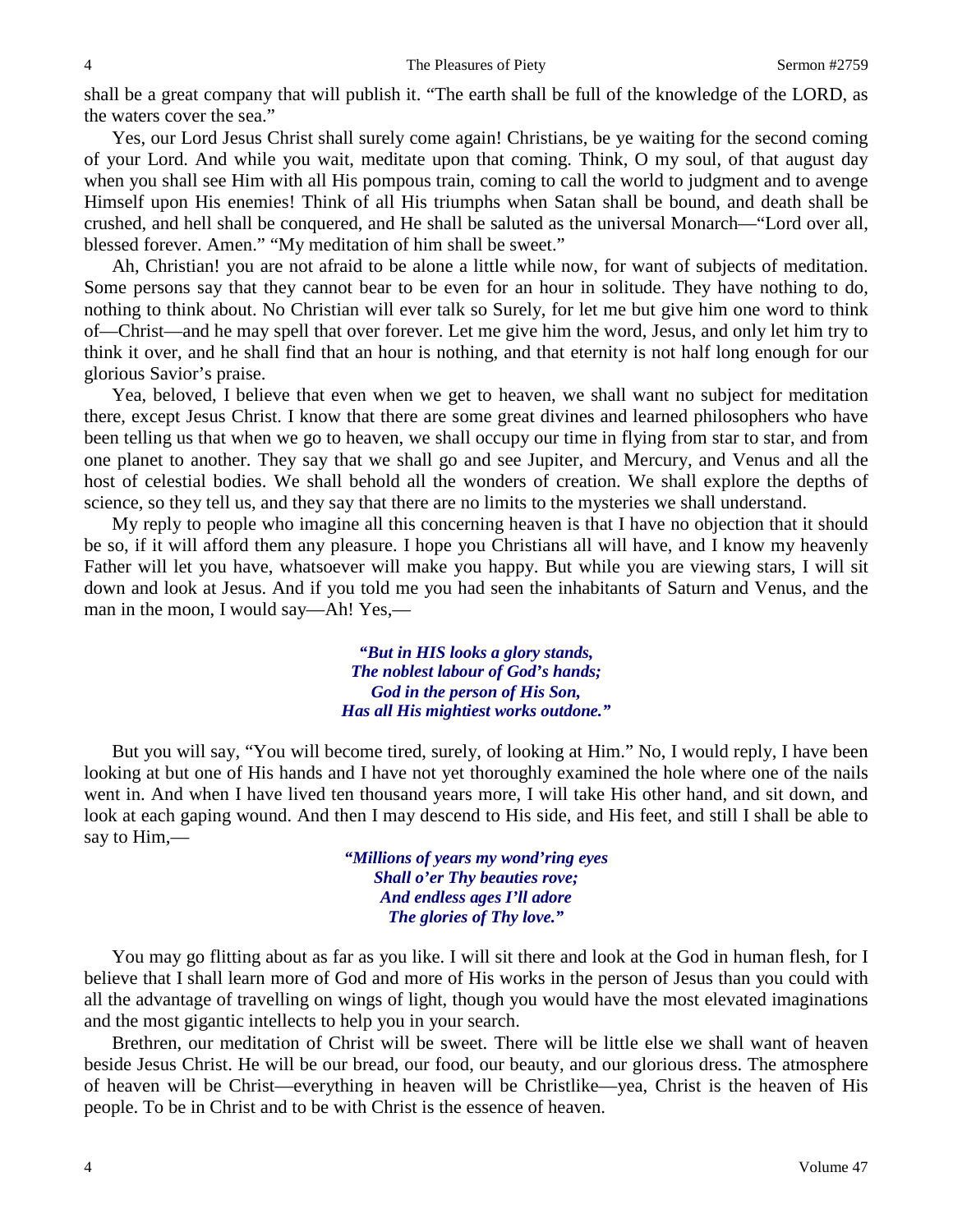#### Sermon #2759 The Pleasures of Piety 5

*"Not all the harps above Can make a heavenly place, Should Christ His residence remove, Or but conceal His face."*

So you see that Christ is the very precious subject of our meditation. Our meditation of him shall be sweet.

**II.** Now, in the second place, let me proceed to point out A BLESSED RESULT OF THIS MEDITATION. "My meditation of him shall be sweet"

This result *depends very much upon the character of the one who meditates.* I know some persons who come to chapel who are very glad when they hear the minister pronounce the Benediction and dismiss the assembly. They are very glad when all is over and they would rather hear the parting Doxology than the text.

As for a meditation on Christ, instead of saying it is sweet, they would say, "It is preciously dry." If they happen to hear an anecdote or a tale, they do not mind listening to that—but a meditation entirely upon Christ would be dry enough to them and they would be glad to hear it brought to a close. Ah, friend! that is because of the taste you have got in your mouth—there is something wrong with your palate.

You know when we have been taking a certain kind of medicine and our mouth has been impregnated with a strong flavor, whatever we eat acquires that taste. So is it with you. You have got your mouth out of taste with some of the world's poor dainties. You have got some of the powder of the apples of Sodom hanging on your lips and that spoils the glorious flavor of your meditation on Jesus. In fact, it prevents your meditation on Christ at all. It is only a hearing of the meditation with your ears, not a receiving it into your hearts. But the psalmist says, "My meditation of him shall be sweet."

What a mercy, dear friends, that there is something sweet in this world for us! We need it. For, I am sure, as for most other things in the world, they are very, very bitter. There is little here that seems sweet, at first, but has a bitter flavor afterwards. And there are too many things that are actually bitter and void of any relish.

Go through the great laboratory of this world and how many will be the cases and bottles that you will see marked bitter! There are, perhaps, more of aloes put in our cup than of any other ingredient. We have to take a great quantity of bitters in the course of our lives. What a mercy, then, it is that there is one thing that is sweet!

"My meditation of HIM shall be sweet"—so sweet, beloved, that all the other bitters are quite swallowed up in its sweetness. Have I not seen the widow, when her husband has departed and he who was her strength, the stay of her life, and her sustenance, has been laid in the grave—have I not seen her hold up her hands and say, "Ah! though he is gone, still my Maker is my Husband. 'The LORD gave and the Lord hath taken away; blessed be the name of the LORD'"?

What was the reason of her patient submission? Because she had a sweet meditation to neutralize the bitterness of her reflections. And do I not remember, even now, seeing a man whose property had been washed away by the tide, and his lands swallowed up and become quicksand, instead of being any longer profitable to him. Beggared and bankrupt, with streaming eyes, he held up his hands and repeated Habakkuk's words, "Although the fig tree shall not blossom, neither shall fruit be in the vines; the labor of the olive shall fail, and the fields shall yield no meat; the flock shall be cut off from the fold, and there shall be no herd in the stalls: yet I will rejoice in the LORD, I will joy in the God of my salvation."

Was it not because his meditation on Christ was so sweet that it absorbed the bitterness of his trouble? And oh! how many, when they have even come to the dark waters of death, have found that surely their bitterness was past, for they perceived, through their meditation upon Jesus Christ, that death was swallowed up in victory!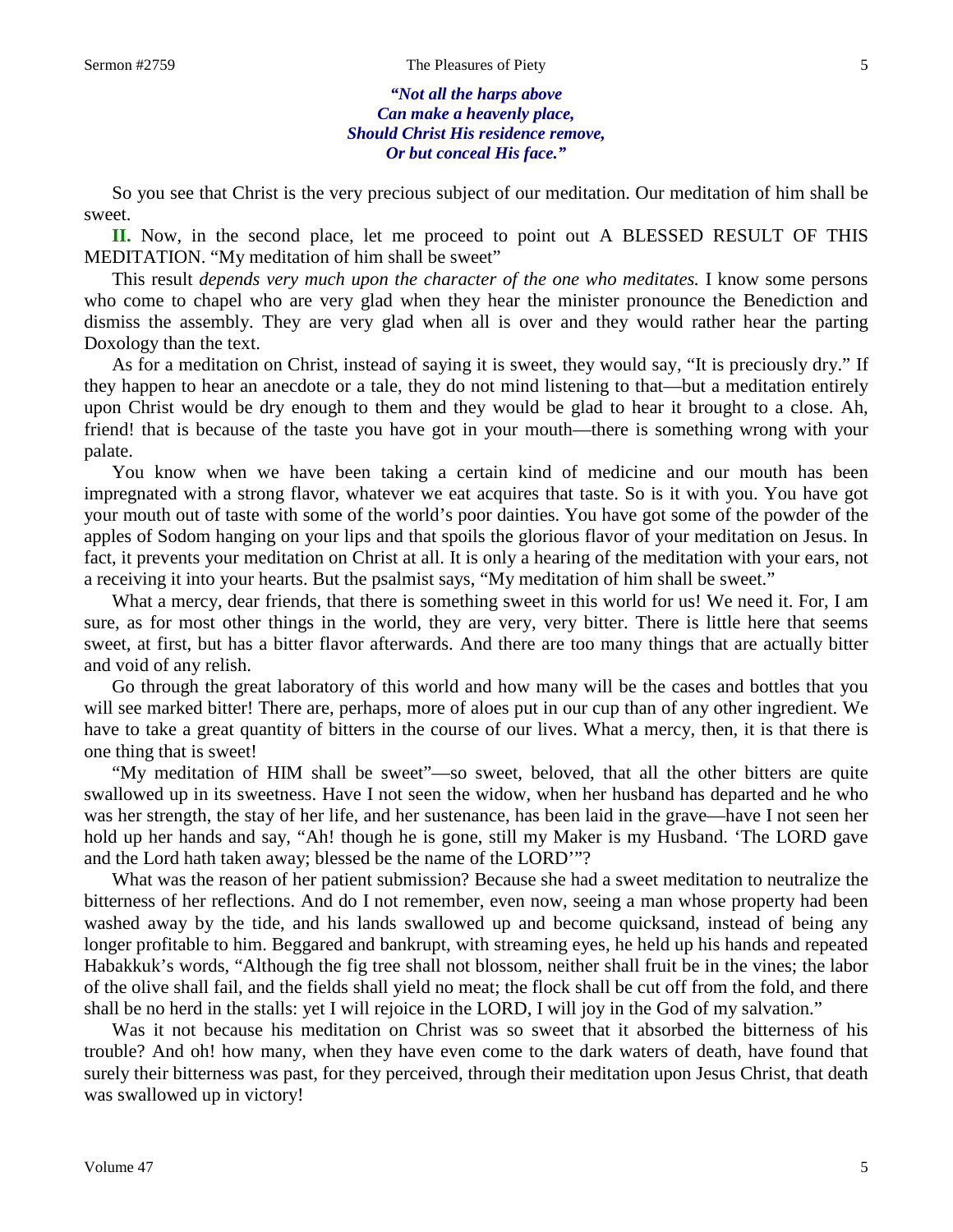Now, if any of you have come here with your mouths out of taste through affliction and trouble, if you have been saying of the Lord, with Jeremiah, "He hath filled me with bitterness, he hath made me drunken with wormwood. He hath also broken my teeth with gravel, he hath covered me with ashes," take a little of this choice cordial—I can assure you that it is sweet—*Lacrymae Christi*, it is called.

If you will take these tears of Jesus, and put them in your mouth, they will take away all the unpleasant flavor that is there now. Or again, I bid you take this meditation upon Christ as a piece of frankincense that was perfumed in heaven. It matters not what you have in your house—this shall make it redolent of Paradise and shall make it smell like those breezes that once blew through Eden's garden, wafting the odor of perfect flowers.

Ah! there is nothing that can so console your spirits and relieve all your distresses and troubles as the feeling that now you can meditate on the person of Jesus Christ. "My meditation of him shall be sweet."

But my dear hearers, shall I send you away without asking *whether you have all had such a meditation upon our Lord and Savior Jesus Christ?* I do not like to ever preach a sermon without pressing it home upon the consciences of all my hearers. I never care to bring to you the sword of the Spirit and show it to you and say, "There is a sword and it is sharp." I always like to make you feel that it is sharp by cutting you with it! Would to God that the sword of the Spirit might penetrate many of your hearts right now!

When I see so many gathered together even on a weekday, I am astonished. When I came to London, I did not fancy that there would be half such a congregation as this even on the Sabbath, much less on a weekday. But wherefore have you come, my brethren? What went ye out for to see? A reed shaken with the wind? What have you come to see? A prophet? Nay, but I say that you have come to see something more than a prophet. You have come to see and to hear of Jesus Christ, our Savior and our Lord. How many of you really do meditate upon Christ?

Christian men and women, do not many of you live below your privileges? Are you not living without having choice moments of communion with Jesus? Methinks if you had a free pass to heaven's palace, you would use it very often. If you might go there and hold communion with some person whom you dearly loved, you would often be found there.

But here is your Lord Jesus, the King of heaven, and He gives you that which can open the gates of heaven and let you in to hold sweet fellowship with Him—and yet you live without meditation upon His work, meditating upon His person, meditating upon His offices, and meditating upon His glory. Christian men and women, I say to you—Is it not time to begin to live nearer to God?

What is to become of our churches? I do not know what to think of Christendom at large. As I travel through the country and go here and there, I see the churches in a most awfully dwindled state. True, the Gospel is preached in most places, but it is preached as it might be by bumble bees in pitchers—always with the same monotonous sound and little or no good is done.

I fear that the fault lies in the pews, as well as in the pulpit. If hearers are meditative, preachers must be meditative. It is very true that water does not run uphill, but when you begin to meditate and pray over the Word of God, your ministers will see that you have gone beyond them and they will set to meditate themselves, and give you the Gospel just as it comes fresh from their hearts—and it will be precious food for your souls.

As for you who have never meditated on Jesus Christ, what do you think will become of you when your greatest bitterness shall be in your mouth? When you taste death, how do you hope to destroy its ill flavor? Yet, "that last, that bitter cup which mortal man can taste" is but a dire presentiment. When you have to drink that gall in hell forever—when the cup of torments, which Jesus did *not* drain for you, will have to be drained by yourself—what will you do?

The Christian can go to heaven because Christ has drunk damnation dry for him, but the ungodly and unconverted man will have to drink the dregs of the wine of Gomorrah. What will you do then? The first taste is bad enough, when you sip here the drops of remorse on account of sin. But that future cup in hell—that terrible mixture which God deals out to the lost in the pit—what will you do when you have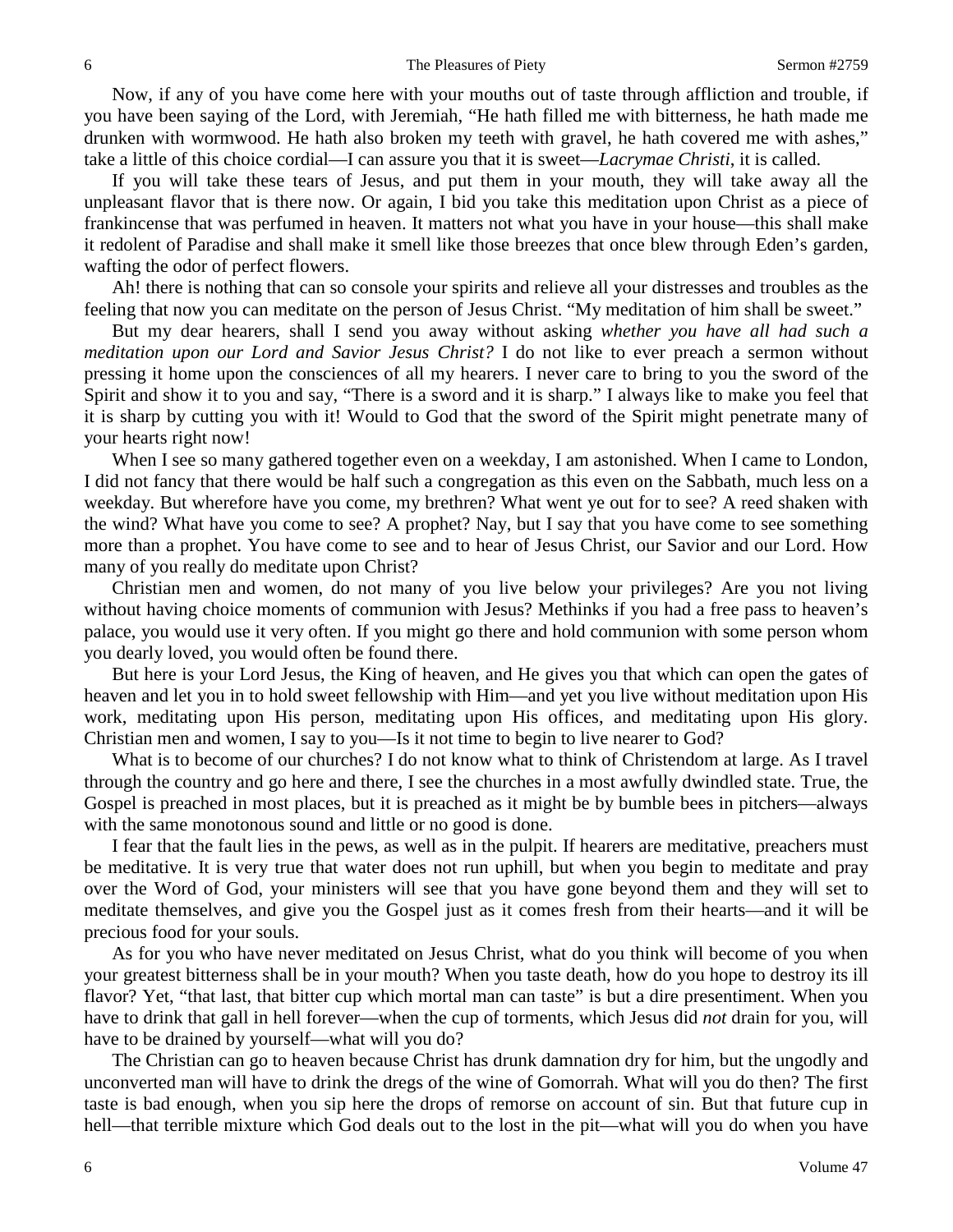to drink that—when your meditation will be that you rejected Jesus, that you despised His Gospel, that you scoffed at His Word? What will you do in that dread extremity?

You business men, will your ledger serve you with a sweet meditation in hell? Lawyer, will it be sweet for you to meditate on your deeds when you go there? Laboring man, will it be a sweet meditation to you, to think that your wages were spent in drunkenness, or your Sabbaths profaned, and your duties neglected?

And you, professor, will it be a sweet meditation to sit down and think of your hypocrisy? And ah! you carnally-minded men who are indulging the flesh, and pampering the appetite, and not serving the Lord, "whose God is your belly, and whose glory is in your shame"—will your career furnish a sweet meditation to you at last?

Be assured of this—your sins must be your meditation then, if Christ is not your meditation now. May there be great searching of heart among you! How often do your convictions disperse like the smoke from the chimney or the chaff from the winnower's hand—they soon vanish. It will not profit you to live at this rate—hearing sermons and forgetting them. Take heed to the voice of warning, lest God should say, "He, that being often reproved hardeneth his neck, shall suddenly be destroyed, and that without remedy."

O wicked, men! Wicked men! I want to say just this last word to all of you who know not God, and then you shall go. I will give you a subject for your meditation. It shall be a parable. A certain tyrant sent for one of his subjects and said to him, "What is your employment?" He answered, "I am a blacksmith." "Go home," said he, "and make me a chain of such and such a length."

He went home. The work occupied him several months and he had no wages all the while he was making the chain—only the trouble and the pains of making it. Then he brought it to the monarch, who said, "Go back and make it twice as long." He gave him nothing to do it with, but sent him away. Again he worked on and made it twice as long. He brought it up again, and the monarch said, "Go and make it longer still." Each time he brought it, there was nothing but the command to make it longer still. And when he brought it up at last, the monarch said, "Take it, bind him hand and foot with it, and cast him into a furnace of fire." There were his wages for making the chain.

Here is a meditation for you tonight, you servants of the devil! Your master, Satan, is telling you to make a chain. Some of you have been fifty years welding the links of the chain, and he says, "Go and make it longer still." Next Sunday morning you will open that shop of yours and put another link on. Next Saturday night, you will be drunk and put another link on.

Next Monday you will do a dishonest action and so you will keep on making fresh links to this chain. And when you have lived twenty more years, the devil will say, "Put more links on still!" And then, at last, the command will be, "Take him, and bind him hand and foot, and cast him into a furnace of fire." "For the wages of sin is death."

There is a subject for your meditation. I do not think it will be sweet, but if God makes it profitable, it will do you good. You sometimes must have strong medicines when the disease is bad. God apply His own Word to your hearts, for Christ's sake! Amen.

### **EXPOSITION BY C. H. SPURGEON**

### *1 JOHN 5*

**Verse 1.** *Whosoever believeth that Jesus is the Christ is born of God:*

These are very simple words, but they contain a great depth of meaning. The teaching conveyed by this epistle is very profound, though the language is such as even a child can understand. There must be faith in Jesus Christ as the anointed Son of God—otherwise there is no new birth, no regeneration by the Holy Spirit.

**1.** *And every one that loveth him that begat loveth him also that is begotten of him.*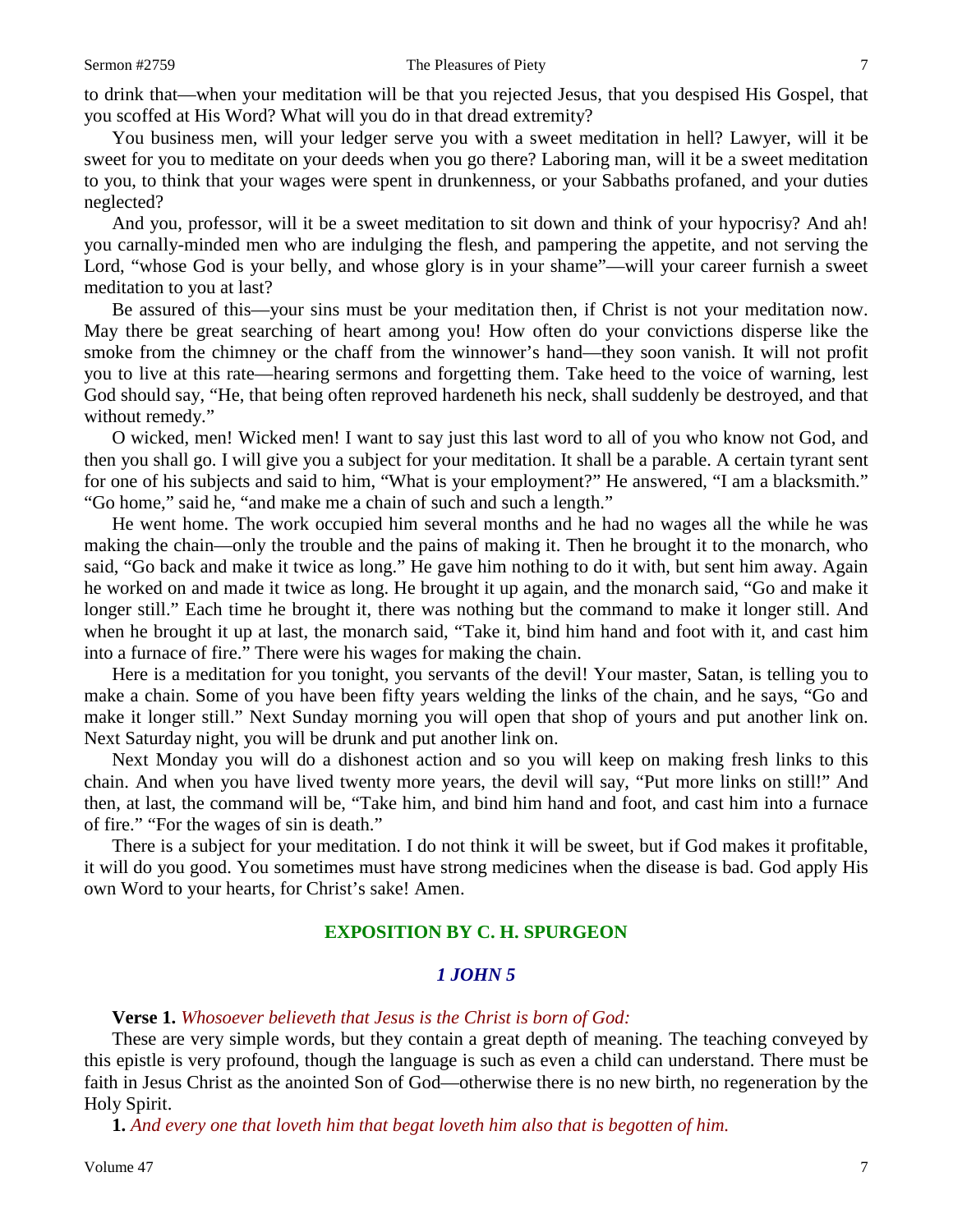If we love the Father, we love the Son. If we love God, we love all His people. All who are born into the divine family are the objects of our affection.

**2-3.** *By this we know that we love the children of God, when we love God, and keep his commandments. For this is the love of God, that we keep his commandments:*

Not that we talk about our experience. Not that we use endearing expressions concerning the Savior. Not that we are attentive to outward religious ordinances, but "This is the love of God, that we keep his commandments." A holy life is the best possible proof of true love to God.

**3.** *And his commandments are not grievous.* 

To His people, they are charming, not grievous. They delight themselves in the law of God and they only wish that they could be perfectly conformed to the divine will.

**4.** *For whatsoever is born of God overcometh the world: and this is the victory that overcometh the world, even our faith.* 

And the apostle gives a description of what kind of faith it is that overcomes the world.

**5.** *Who is he that overcometh the world, but he that believeth that Jesus is the Son of God?* 

So that, it is faith in Jesus which is, first of all, the evidence of the new birth and which is, afterwards, the weapon wielded by the new-born soul, with which it fights till it gains the victory over the world.

**6.** *This is he that came by water and blood, even Jesus Christ; not by water only,*

Cleansing us as to our lives, "not by water only,"

**6.** *But by water and blood.* 

The blood which takes away the guilt of our offenses. There is a double cure for us in Christ Jesus our Lord. First, the putting away of all our past guilt and then the delivering of our hearts from defilement, so that we live after a holy fashion.

**6-7.** *And it is the Spirit that beareth witness, because the Spirit is truth. For there are three that bear record in heaven,*

Or "witness in heaven,"

**7-8.** *The Father, the Word, and the Holy Ghost: and these three are one. And there are three that bear witness in earth, the Spirit, and the water, and the blood: and these three agree in one.*

Blessed is the man who has that threefold witness—the Spirit of God quickening him, the water cleansing his daily life, and the blood delivering his conscience from trouble, because he is delivered from sin by the atoning sacrifice of Christ.

**9.** *If we receive the witness of men,*

And we are constantly obliged to do that, for we could not get on at all if we did not believe our fellow men, yet—

**9-12.** *The witness of God is greater: for this is the witness of God which he hath testified of his Son. He that believeth on the Son of God hath the witness in himself: he that believeth not God hath made him a liar; because he believeth not the record that God gave of his Son. And this is the record, that God hath given to us eternal life, and this life is in his Son. He that hath the Son hath life; and he that hath not the Son of God hath not life.*

Ah, then, my Soul, if you have, by faith, embraced the Son of God, you have a life which can never die. You have the life of God within you. You have heaven begun within you and you have it now.

Dear hearer, have you the Son of God? Have you taken Him to yourself by a distinct believing grasp, saying, "This Christ shall be mine—this blessed Jesus shall be my Savior"? Then you have the apostle's inspired declaration, "He that hath the Son hath life." And his other declaration is equally true, "He that hath not the Son of God hath not life."

**13.** *These things have I written unto you that believe on the name of the Son of God; that ye may know that ye have eternal life, and that ye may believe on the name of the Son of God.*

The apostle said that they did believe, yet he wrote to them that they might believe on the name of the Son of God, because he that believes needs to believe more—more as to matter, and more as to the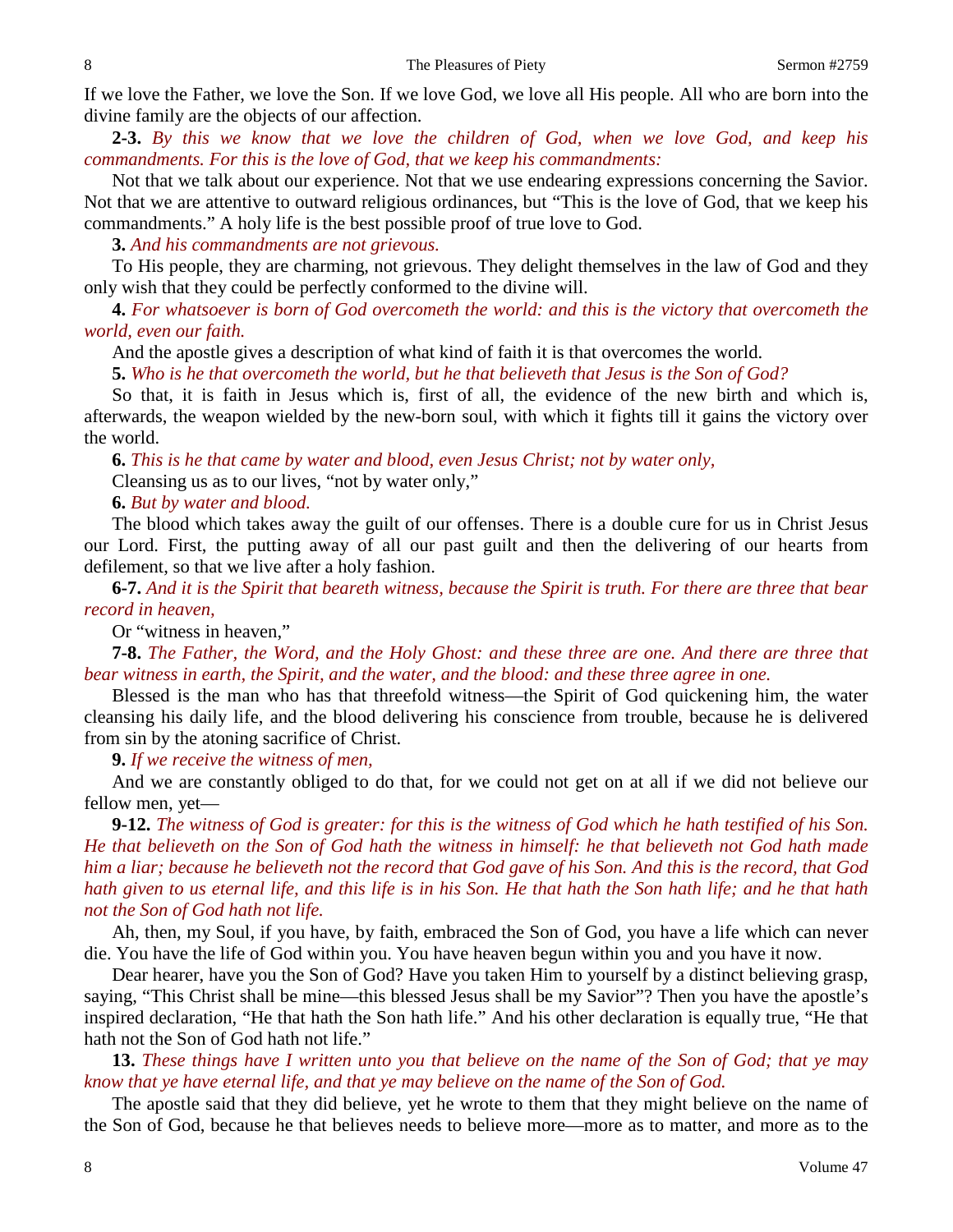firmness of the grip of his faith. There are some who do really believe on Christ who do not know that they have eternal life. They have it, but they scarcely realize that they have it—they are afraid to believe that it is theirs.

But here the Holy Ghost assures us, through the apostle, that those who believe on the name of the Son of God have eternal life. Oh, what a comfort this is! Then, you can never perish. There are some who say that you can fall from grace, but how can that be? What kind of life would that be? It would be temporary life. But the Scripture says, "He that believeth on the Son hath everlasting life." Then, if it *be* everlasting, it *is* everlasting, and there cannot be any end to it.

Our Lord Jesus Christ said to the woman at the well of Sychar, "Whosoever drinketh of the water that I shall give him shall never thirst; but the water that I shall give him shall be in him a well of water springing up into everlasting life."

**14.** *And this is the confidence that we have in him, that if we ask anything according to his will, he heareth us:*

We do not wish to have a more unlimited promise than that. We do not ask God to hear our prayer if it is not according to His will. The true child of God does not wish to have his own will, but he says, "No, Lord, You know much better than I do what to grant, so, when my will is contrary to Your will, Your will, not mine, be done! This is as gracious an assurance of answers to prayer as the true children of God wish to have. "If we ask anything according to his will, he heareth us."

**15.** *And if we know that he hear us, whatsoever we ask, we know that we have the petitions that we desired of him.*

That is, before we actually receive the answers to our petitions. After the prayer of faith, we know that our request has been granted and we act upon the belief that we have already received what we asked of God. A true man's promise is as good as the performance of it—we unhesitatingly take a note of hand, or a promise to pay, when we know that it is drawn upon a reliable firm. We treat it as money. It passes from hand to hand, through the bankers, and is regarded as if it were the coin itself—then, shall we not treat our God in this fashion when we have His promise to pay or to give?

We have pleaded it in prayer, so let us rise from our knees, not merely *hoping* that we shall receive what we have asked, but *believing* that we shall surely have it. "If we know that he hear us, whatsoever we ask, we know that we have the petitions that we have desired of him."

### **16-17.** *If any man see his brother sin a sin which is not unto death, he shall ask, and he shall give him life for them that sin not unto death. There is a sin unto death: I do not say that he shall pray for it. All unrighteousness is sin: and there is a sin not unto death.*

There are multitudes of such sins, but there is a place beyond which, if a man passes in sin, he becomes henceforth dead and utterly insensible—and he will never be quickened and never be saved. If we knew a man to be in such a condition as that, the apostle's words would apply to such a case. "I do not say that he shall pray for it." But as we cannot tell that any man is in that condition, it is well for us to ask for grace to be able to pray for every sinner, however great his sin may be. We know that "all unrighteousness is sin: and there is a sin not unto death."

**18.** *We know that whosoever is born of God sinneth not;*

That is to say, that is not the bent and current of his life. He makes mistakes, he falls into errors, and he sins, but that is not the habitual description of his life.

**18-21.** *But he that is begotten of God keepeth himself, and that wicked one toucheth him not. And we know that we are of God, and the whole world lieth in wickedness. And we know that the Son of God is come, and hath given us an understanding, that we may know him that is true, and we are in him that is true, even in his Son Jesus Christ. This is the true God, and eternal life. Little children, keep yourselves from idols. Amen.*

At the time of the Reformation, there was a general order that this text should be put round the communion tables. I think it is time that it was put round the communion tables again. "Little children,